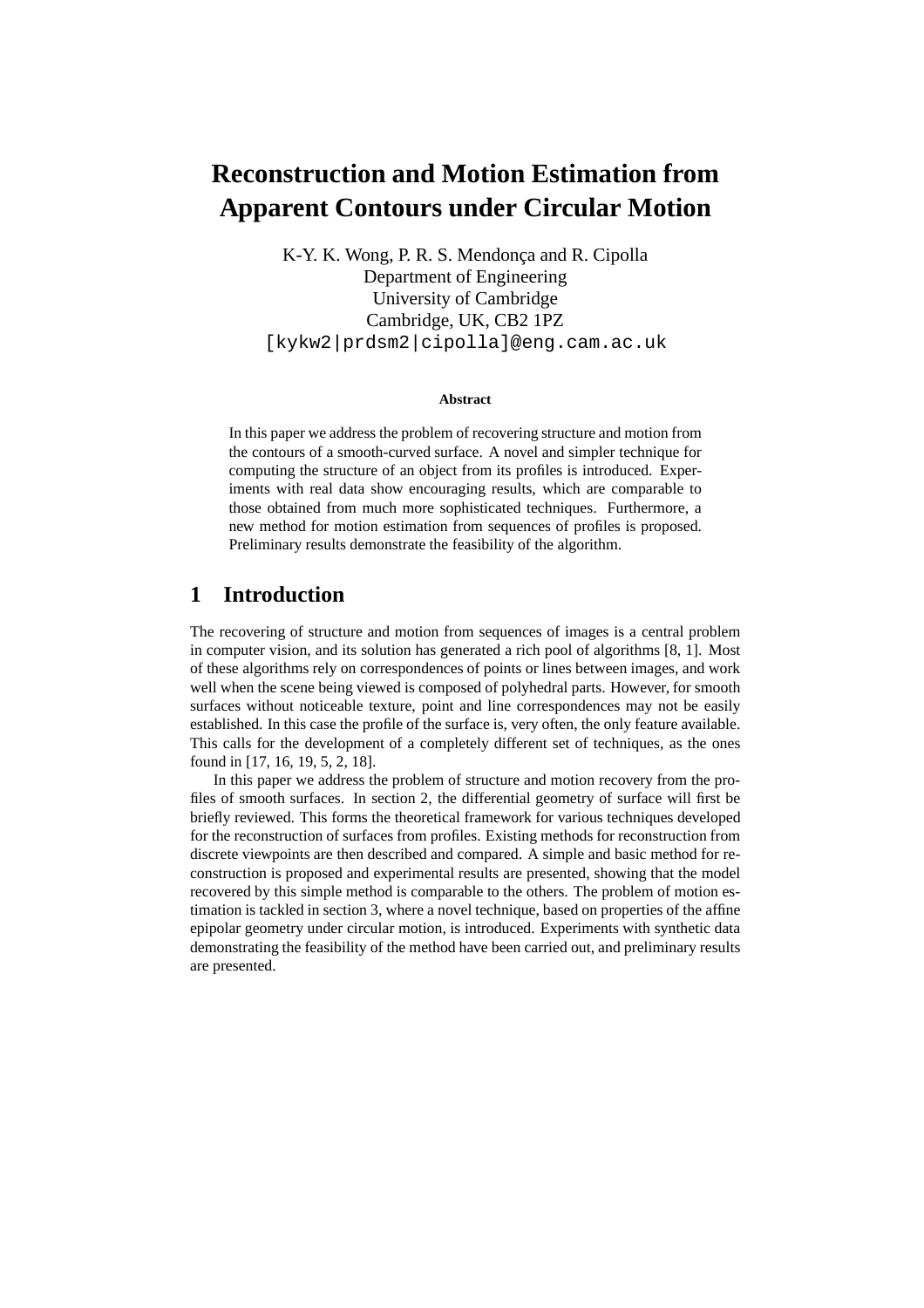# **2 Reconstruction from Apparent Contours**

### **2.1 Surface Geometry**

Consider a point  $P$  on a smooth-curved surface  $S$ . Under perspective projection the vector position **r** of P is given by  $\mathbf{r} = \mathbf{c} + \lambda \mathbf{p}$ , where **c** is the camera centre position, **p** is the unit viewing direction and  $\lambda$  is the depth of the point P along the viewing direction **p**. For a given camera centre position  $c$ , the set of points  $r$  on the surface for which the visual ray is tangent to S is called the contour generator and must satisfy  $\mathbf{p} \cdot \mathbf{n} = 0$ , where  $\mathbf{n}$ is the unit normal to the surface  $S$  at  $\mathbf{r}$ . The contour generator depends on both local surface geometry and camera position, and its projection onto the image plane is called the apparent contour, which forms the profile of the surface in the image.

As the camera moves, the contour generator sweeps over the visible surface. Thus the surface  $S$  can be parameterised by this spatio-temporal surface swept out by the contour generators as a result of the camera motion

$$
\mathbf{r}(s,t) = \mathbf{c}(t) + \lambda(s,t)\mathbf{p}(s,t), \tag{1}
$$

$$
\mathbf{p}(s,t) \cdot \mathbf{n}(s,t) = 0, \tag{2}
$$

where the parameter s describes the position along the contour generator while the parameter  $t$  corresponds to time. Such a parameterisation is however under-constrained: curves of constant t are the contour generators with camera centre positions  $\mathbf{c}(t)$ , while curves of constant  $s$  have no physical interpretation. The most widely used parameterisation is the epipolar parameterisation [4] (see fig. 1) which is derived from the epipolar geometry in stereo vision: two points on two successive contour generators are correspondent if they both lie in the epipolar plane defined by the two camera centre positions and one of the points. Below the subscripts  $s$  and  $t$  represents the spatial and temporal derivatives



Figure 1: Epipolar parameterisation for the spatial-temporal surface swept by the contour generators.

respectively. By differentiating  $(1)$  with respect to  $s$  and taking the scalar product with the normal  $\mathbf{n}(s, t)$ , and combining with (2) and  $\mathbf{r}_s \cdot \mathbf{n}(s, t) = 0$ , we have  $\mathbf{p}_s \cdot \mathbf{n}(s, t) = 0$ . Thus the surface normal can be recovered from the apparent contour up to a sign by

$$
\mathbf{n}(s,t) = \frac{\mathbf{p}(s,t) \wedge \mathbf{p}_s}{|\mathbf{p}(s,t) \wedge \mathbf{p}_s|}.
$$
 (3)

Finally, by differentiating  $(1)$  with respect to  $t$  and taking the scalar product with the normal  $\mathbf{n}(s, t)$ , and combining with (2) and  $\mathbf{r}_t \cdot \mathbf{n}(s, t) = 0$ , depth  $\lambda(s, t)$ , and thus the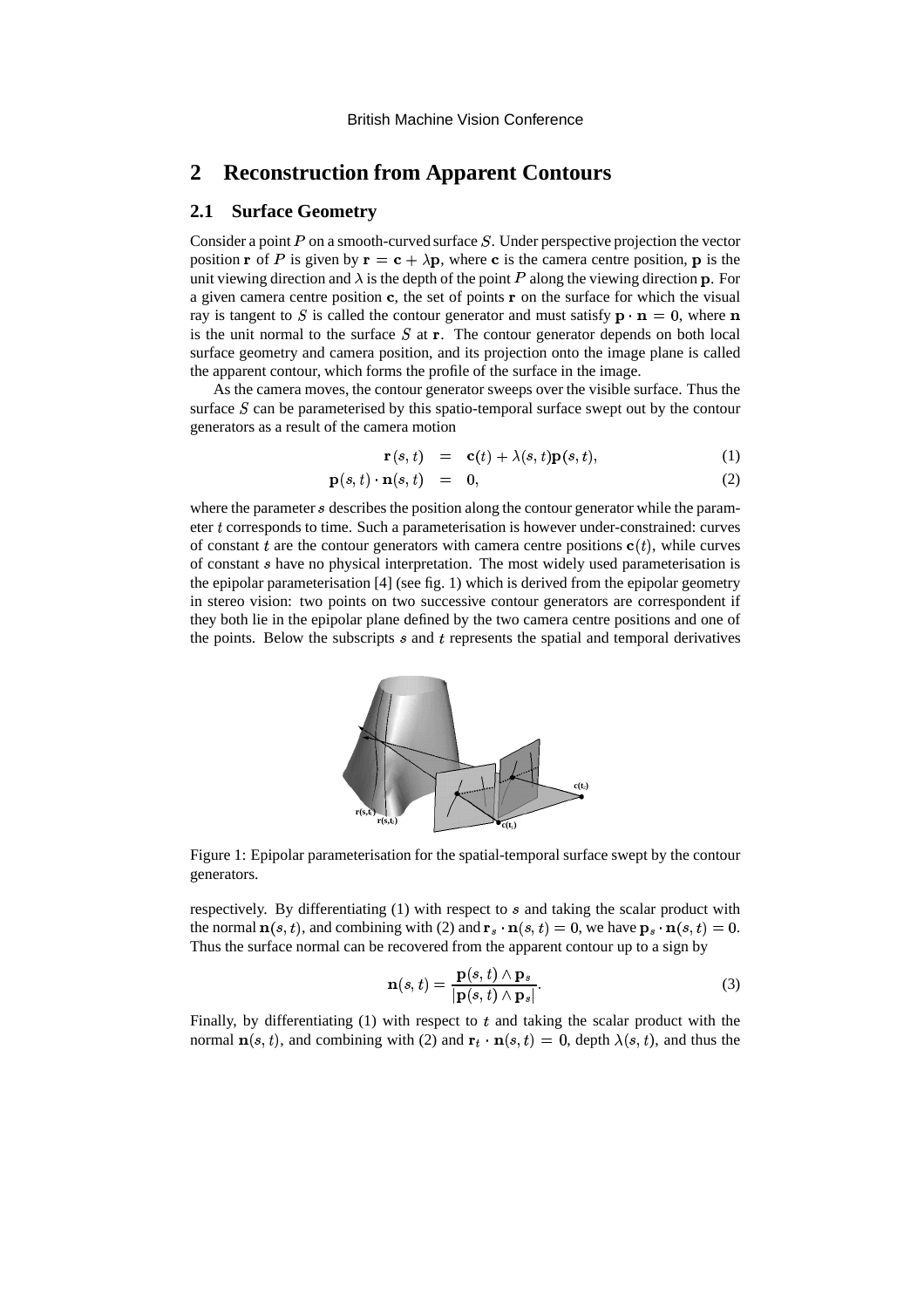3D structure  $\mathbf{r}(s,t)$ , can be recovered by [4]

$$
\lambda(s,t) = -\frac{\mathbf{c}_t \cdot \mathbf{n}(s,t)}{\mathbf{p}_t \cdot \mathbf{n}(s,t)}.
$$
 (4)

### **2.2 Discrete Viewpoints**

The depth formula (4) requires a dense continuous image sequence for approximating the spatial and temporal derivatives, and is sensitive to edge localisation. However, in practice only images at discrete viewpoints will be available and thus (4) cannot be used directly.

Cipolla and Blake [5] developed a simple numerical method for estimating depth from a minimum of three discrete views by determining the osculating circle in each epipolar plane. Given three correspondences in three consecutive apparent contours, the viewing lines defined by them are projected onto the epipolar plane defined by the first two. By assuming that the curvature of the epipolar curve  $\mathbf{r}(s_0, t)$  is locally constant, it can be approximated as part of a circle tangent to these viewing lines. Vaillant and Faugeras [19] developed a similar algorithm which uses the radial plane instead of the epipolar plane. The osculating circle methods require the camera motion to be close to linear and the surface remains on the same side of the tangents in the projection plane.

Boyer and Berger [2] derived a depth formulation from a local approximation of the surface up to order two. Given two corresponding points  $P_1$  and  $P_2$  on two successive contour generators with vector positions  $\mathbf{r}_1 = \mathbf{c}_1 + \lambda_1 \mathbf{p}_1$  and  $\mathbf{r}_2 = \mathbf{c}_2 + \lambda_2 \mathbf{p}_2$ , by taking the scalar product of the difference with the normal  $n_2$  to the surface at  $P_2$ , we have

$$
\lambda_1 = -\frac{\Delta \mathbf{c} \cdot \mathbf{n}_2}{\Delta \mathbf{p} \cdot \mathbf{n}_2} + \frac{\Delta \mathbf{r} \cdot \mathbf{n}_2}{\Delta \mathbf{p} \cdot \mathbf{n}_2},\tag{5}
$$

where  $\Delta c = c_1 - c_2$  and likewise for  $\Delta r$  and  $\Delta p$ . The second term in (5) involves  $\Delta r$ which is the distance between  $P_1$  and  $P_2$  and cannot be computed, a priori, from measurements in two images. Based on a local surface model with a second order approximation,  $\Delta$ r · n<sub>2</sub> can be expressed in terms of the normal curvature along the viewing direction. This allows the local shape to be estimated from three consecutive contours by solving a pair of simultaneous equations of the form (5). It only requires that the surfaces are at least  $C^2$  and are not locally planar.

In this paper, we propose to use simple triangulation techniques for reconstruction of the curved surface. The epipolar parameterisation of the spatial-temporal surface is adopted and points on consecutive apparent contours are matched according to the epipolar correspondence. The space point can then be obtained by a least square solution to the triangulation problem. This method is indeed a finite-difference (discrete) approximation to (4). Let  $\lambda_1$  and  $\lambda_2$  be the distances between the intersection point q and the two camera centre positions  $c_1$  and  $c_2$  along the viewing directions  $p_1$  and  $p_2$  respectively, we have  $\mathbf{q} = \mathbf{c}_1 + \lambda_1 \mathbf{p}_1$  and  $\mathbf{q} = \mathbf{c}_2 + \lambda_2 \mathbf{p}_2$ . By taking the scalar product of the difference with the normal  $n_2$  to the surface at  $P_2$ , we have

$$
\lambda_1 = -\frac{\Delta \mathbf{c} \cdot \mathbf{n}_2}{\Delta \mathbf{p} \cdot \mathbf{n}_2}.
$$
 (6)

This equation for  $\lambda$  is essentially the first term in (5). In [2], Boyer and Berger criticised that, by omitting the second term involving  $\Delta \mathbf{r} \cdot \mathbf{n}_2$  in (5), it is assumed that the contour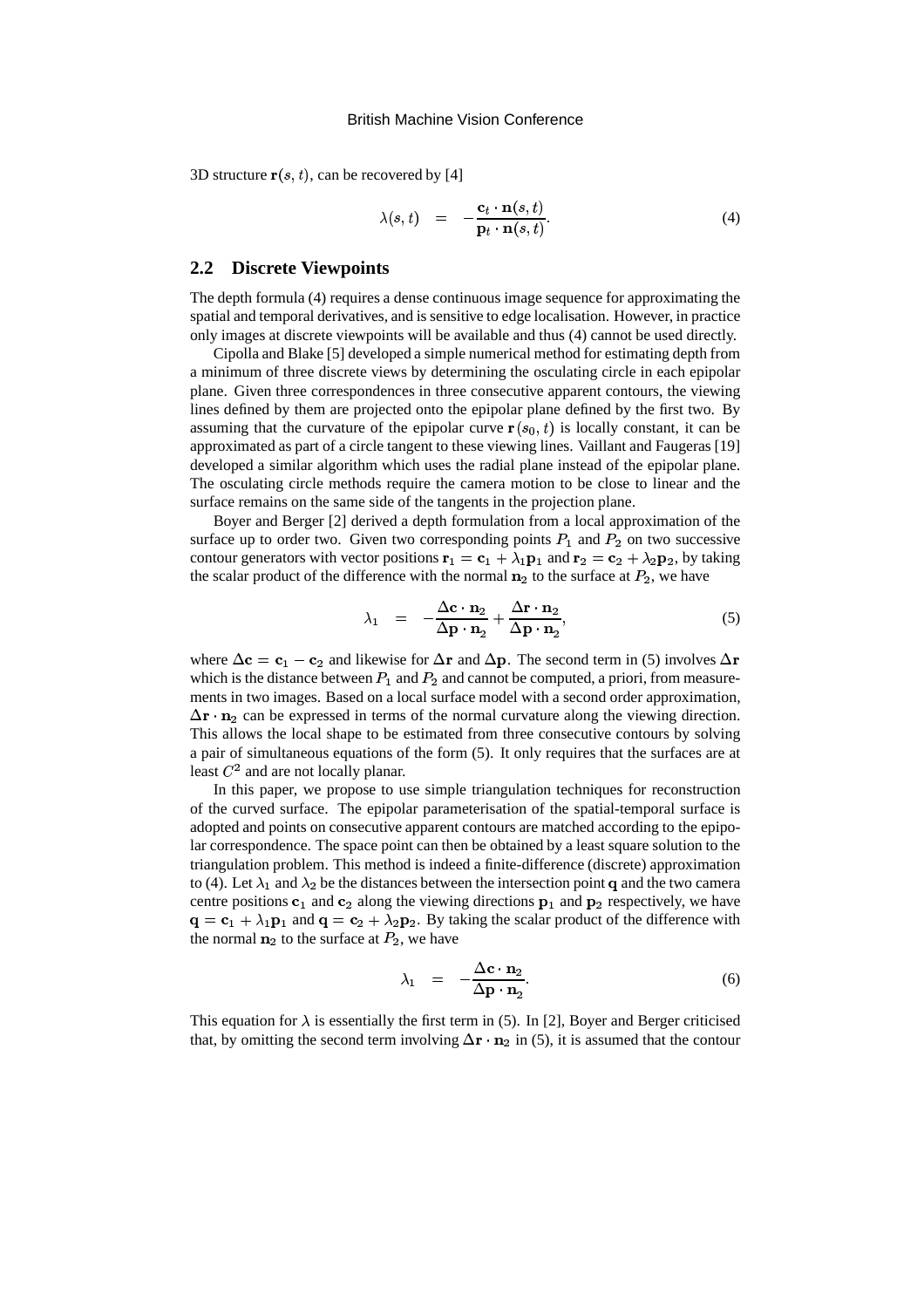generators are not view dependent, which is false, and thus leads to error in depth estimation. In spite of that, if both the local radius of curvature of the surface and the motion of the camera are small, such errors will be negligible and would not affectthe general shape recovered (see sec. 2.3). This method is, of course, computationally simpler. Unlike other methods, no decomposition of the 3x4 projection matrix is needed to obtain the calibration matrix for converting image coordinates to the unit viewing vector  $p(s, t)$ , making it numerically more stable. Finally, this method can be used with affine cameras which do not have the concept of camera centre position.

### **2.3 Implementation and Experimental Results**



Figure 2: Four consecutive images in the sequence are shown with apparent contours being tracked by cubic B-Spline snakes.

A head model has been reconstructed from the same image sequence using Boyer and Berger's method, finite-difference approximation and simple triangulation respectively. The image sequence was acquired by rotating the head model on a turntable with a fixed camera. The rotation angle between two successive images is of  $10^{\circ}$  and the whole sequence consists of 36 images. The cameras were calibrated by taking 5 images of a calibration grid performing the same motion on the turntable. Corner features were tracked through the 5 images of the calibration grid and the axis of rotation was estimated by fitting circles to the trajectories of the corner features in space. The projection matrices for the cameras were then generated analytically from the first camera matrix and the axis of rotation. The apparent contours were tracked by using cubic B-spline snakes[4] (see fig. 2). Fundamental matrices [13, 20] between two successive images were formed from the corresponding projection matrices and correspondences were then found by solving for the intersections between epipolar lines and the cubic B-splines analytically and by using ordering and disparity gradient constraints to resolve for any matching ambiguity. The results of the reconstructions are shown in fig. 3.

It can be seen that the contour generators recovered by Boyer and Beger's method are a bit smoother and less noisy. Nonetheless, the models from finite difference approximation and simple triangulation are still comparable to that from Boyer and Berger's method, and the difference is hardly observable after shading. By assuming the radius of curvature  $d$ along the epipolar curve be locally constant, the error  $\xi$ , which is the distance between the reconstructed point and the surface, is given by

$$
\xi = (\sec(\varphi/2) - 1) d \approx d\varphi^2/8,\tag{7}
$$

where  $\varphi$  is the angle between the viewing directions (see fig. 4). If the camera is far from the rotating object,  $\varphi$  can be approximated by the angle of rotation  $\omega$ . For  $\omega$  equals 10°, the error will be  $0.38\%$  of the radius d, which will be negligible for small values of d.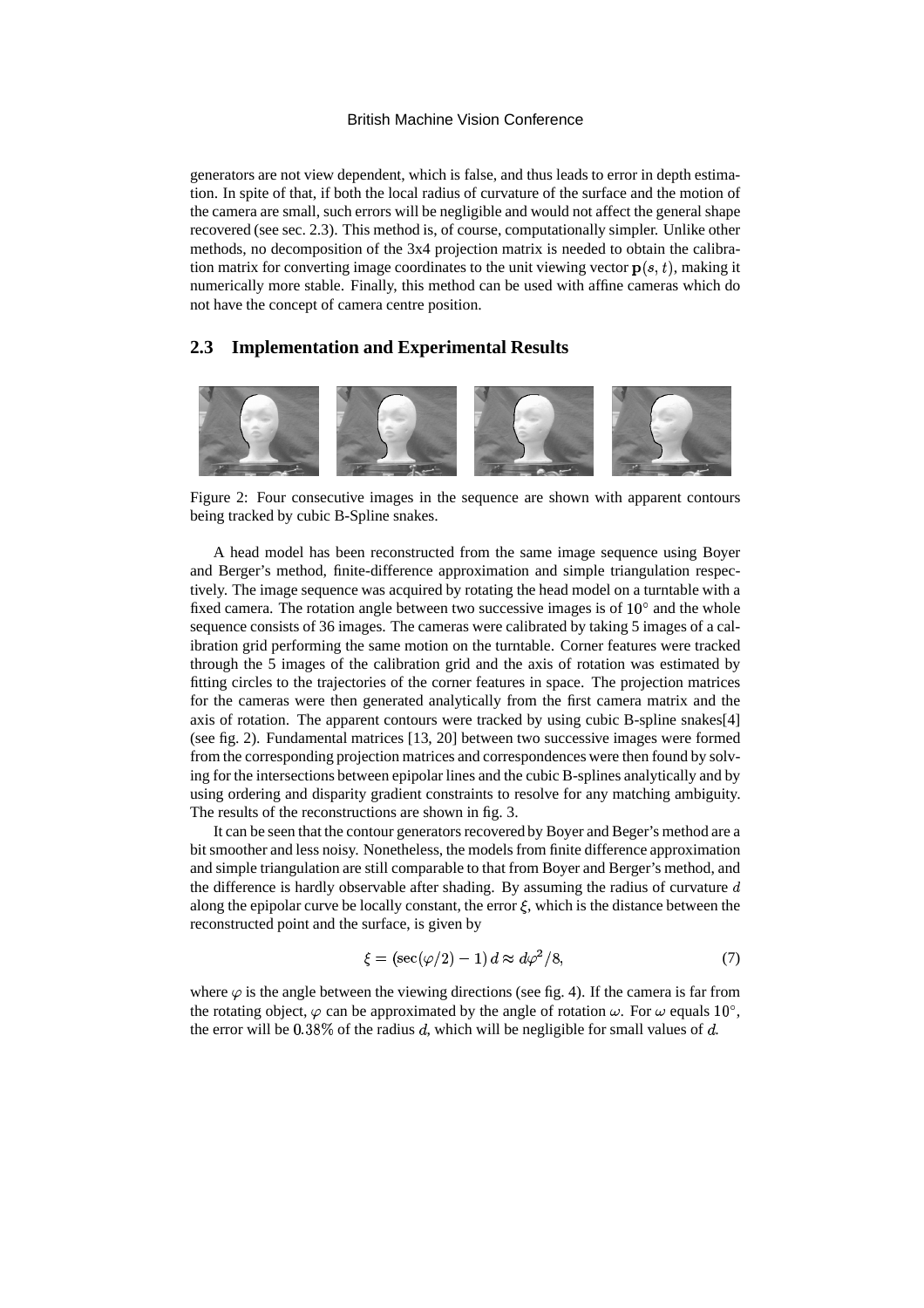

Figure 3: Results of reconstructions. Top row shows the wireframe models and the bottom row shows the models after shading: (a,d) Model built from simple triangulation. (b,e) Model built from finite difference approximation. (c,f) Model built from Boyer and Berger's method.

## **3 Motion Estimation from Apparent Contours**

The fundamental difficulty in estimating the motion of a smooth surface from the sequence of images of its contour generators is that, unlike point or line features [20], the contours do not readily provide image correspondences that allow for the computation of the epipolar geometry, summarised by the fundamental matrix. This characteristic makes the motion estimation difficult even for humans, under certain circumstances [15]. A possible solution to this problem is the use of *epipolar tangencies* [16, 3], as shown in fig. 5. An epipolar tangency is the projection of the *frontier points* [3] (referred to as *fixed points* in [17]), which is the intersection of two consecutive contour generators. If enough epipolar tangencies are present, the epipolar geometry can be estimated, and the motion is determined up to a projective transformation. The intrinsic parameters of the cameras can then be used to fix the motion of the surface [11]. The main problem of this approach is that a minimum of 7 epipolar tangencies are required, a number which is seldom ob-



Figure 4: The error  $\xi$  between the reconstructed point and the surface is related to the radius of curvature d and the angle  $\varphi$  between the viewing directions.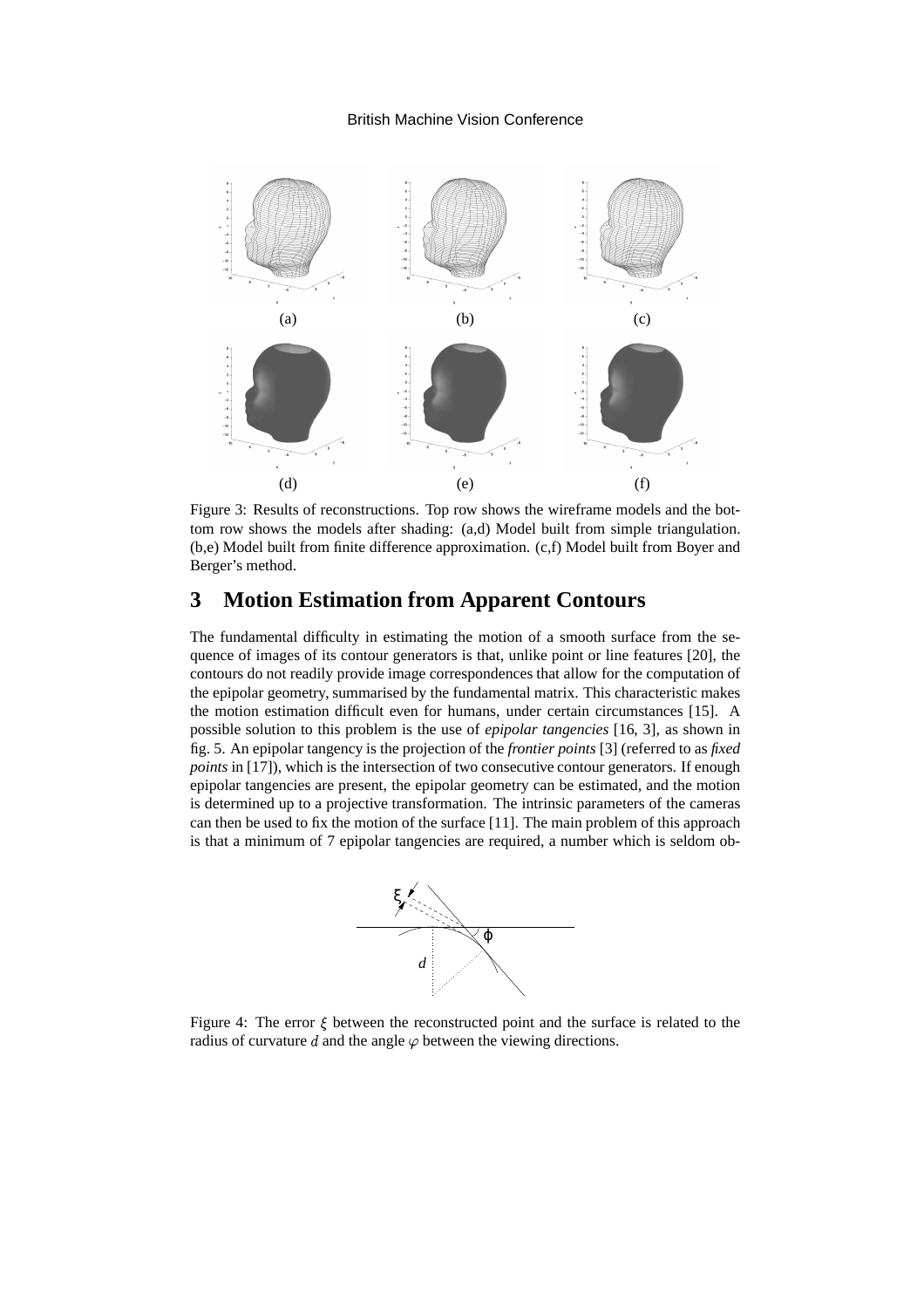

Figure 5: A frontier point is the intersection of two consecutive contour generators and is visible in both views. The frontier point projects to a point on the apparent contour which is an epipolar tangency.

tained in practical circumstances. If the motion and the intrinsic parameters are known to be constant, the epipolar geometry between successive images will also be constant, and epipolar tangencies for successive pairs of images can be used altogether in the estimation of the fundamental matrix. Another possibility is the use of an *affine camera model*, which, as shown in [14], allows for a simpler and more robust estimation of the epipolar geometry from only 4 epipolar tangencies.

The method presented here for motion estimation from apparent contours is a fusion of the techniques introduced in [14]. In these works the main image features of the circular motion, namely the image of the rotation axis and the horizon line [10, 9], are used to derive a parameterisation of the fundamental matrix with only 6 degrees of freedom (d.o.f.), while the affine approximation is used to reduce the space of search of the parameters of the fundamental matrix. The drawback of the first method is that 6 epipolar tangencies are still needed, or 4 images with two epipolar tangencies each if the angle of rotation of the circular motion is fixed. In the affine case, 4 epipolar tangencies are still needed, and, again the use of successive pairs of images is possible only if the motion is constant.

#### **3.1 Theoretical Background**

Consider two affine cameras. The orientation of the epipolar lines on each image will depend only on the relative orientation of the normals to the image planes and the *cyclotorsion*, which is the rotation of the cameras around their optical axis. Fig. 6(a) shows a camera rotating an angle  $\omega$  around an arbitrary (but fixed) axis. The angle between the image of the axis of rotation and the vertical axis in the image plane (in image coordinates) is denoted by  $\theta$ , as shown in fig. 6(b). The angle between the image plane and the rotation axis is represented in Fig. 6(c) by  $\psi$ . It is important to notice that the angles  $\theta$  and  $\psi$  are preserved by the rotation around the fixed axis. Let  $\mathbf{k}_1$  and  $\mathbf{k}_2$  be the unit vectors corresponding to the directions of the optical axis of the reference camera and the camera rotated by  $\omega$ , respectively, according to fig. 7(a). It is easy to see that the effect of  $\theta$  on the orientation  $\alpha$  of the epipolar lines is simply to rotate them by  $\theta$ . Without loss of generality, let  $\theta$  be equal to zero. To compute  $\alpha$  it is necessary to project  $\mathbf{k}_2$  back to the reference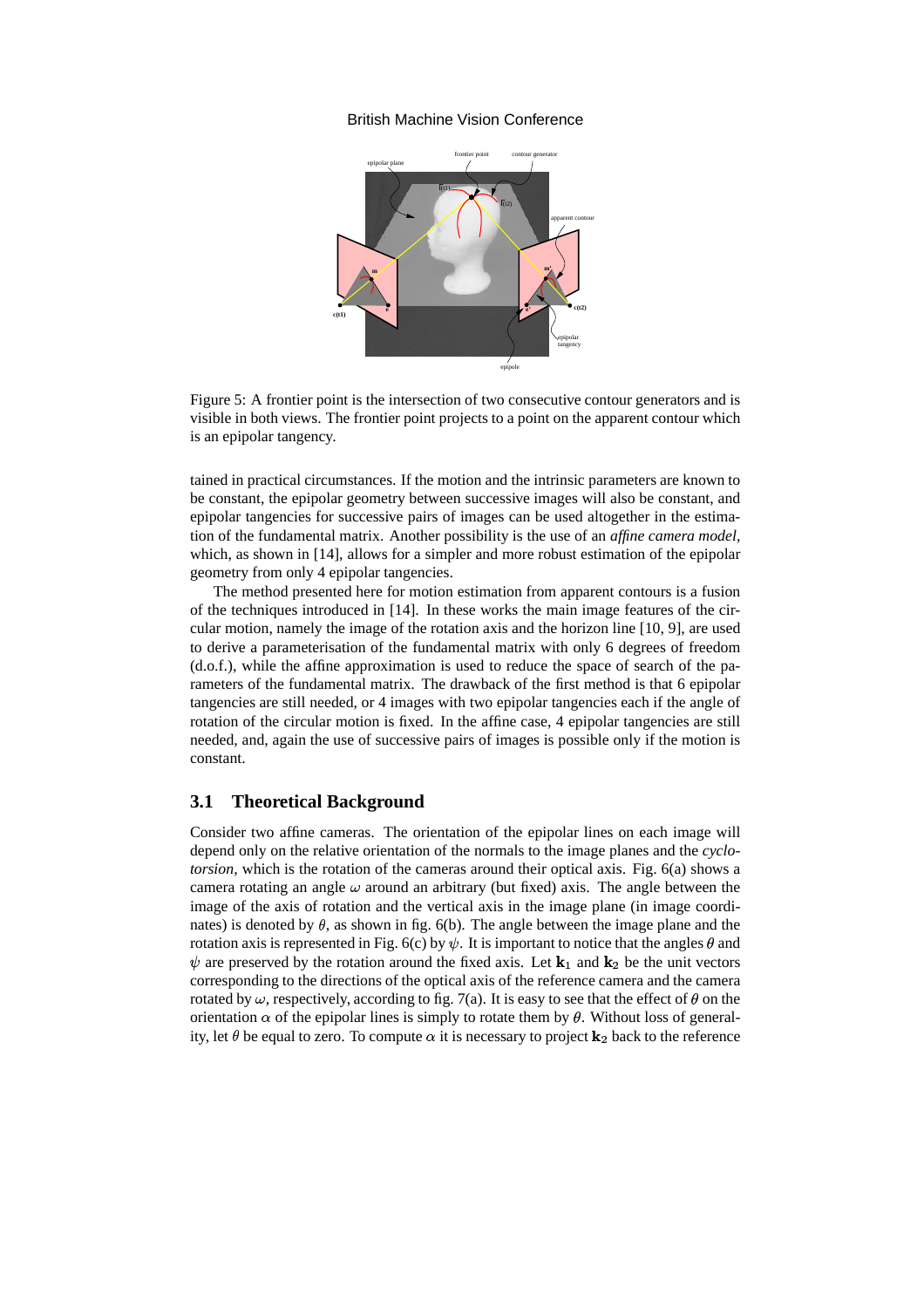

Figure 6: (a) The cameras are related by a rotation  $\omega$  around a fixed axis. The angle  $\theta$ shown in (b) corresponds to the angle between the vertical axis in image coordinates and the image of the axis of rotation. In (c) it can be seen that  $\psi$  is the angle between the axis of rotation and the image plane. Both  $\psi$  and  $\theta$  do not change due to the rotation  $\omega$ .

image, following the direction of  $\mathbf{k}_1$  (see fig. 7(b)). Using elementary trigonometry, it is possible to show that the angle  $\alpha$  will be given by

$$
\alpha = -\arctan\left(\sin\psi \times \left(\frac{1-\cos\omega}{\sin\omega}\right)\right). \tag{8}
$$

For non-zero cyclotorsion ( $\theta \neq 0$ ), the angle  $\gamma_{i,j}$  of epipolar lines at image i produced by



Figure 7: The orientation  $\alpha$  of the epipolar lines can be computed from the angles  $\psi$  and  $\omega$  and the effect of  $\theta$  can be considered separately. The vector  $\mathbf{k}_2$  is projected in the image plane according the direction of  $\mathbf{k}_1$ .

image *j* will be given by  $\gamma_{i,j} = -\theta + \alpha_{i,j}$ , where  $\alpha_{i,j}$  is the same as in (8) with  $\omega = \omega_{i,j}$ . If a sequence of  $n$  affine images of a surface rotating around a fixed axis is available, there will be  $n+1$  parameters to be estimated: the 2 angles  $\theta$  and  $\psi$ , and the  $n-1$  angles  $\omega_{i,i+1}$ between successive cameras. Obviously, the angle  $\omega_{i,j}$  between the cameras  $i$  and  $j$  can be computed as  $\sum_{k=0}^{j-i-1} \omega_{i+k,i+k+1}$ , and it does not need to be represented using more parameters. It is worth emphasising the importance of (8). It allows for the representation of all the  $n(n-1)$  orientations of the epipolar lines in a sequence of n affine cameras (all arrangements of pairs of images) with only  $n + 1$  parameters.

Further simplification can be achieved if the intrinsic parameters of the affine camera are assumed to be constant. In this case the image of the rotation axis, represented by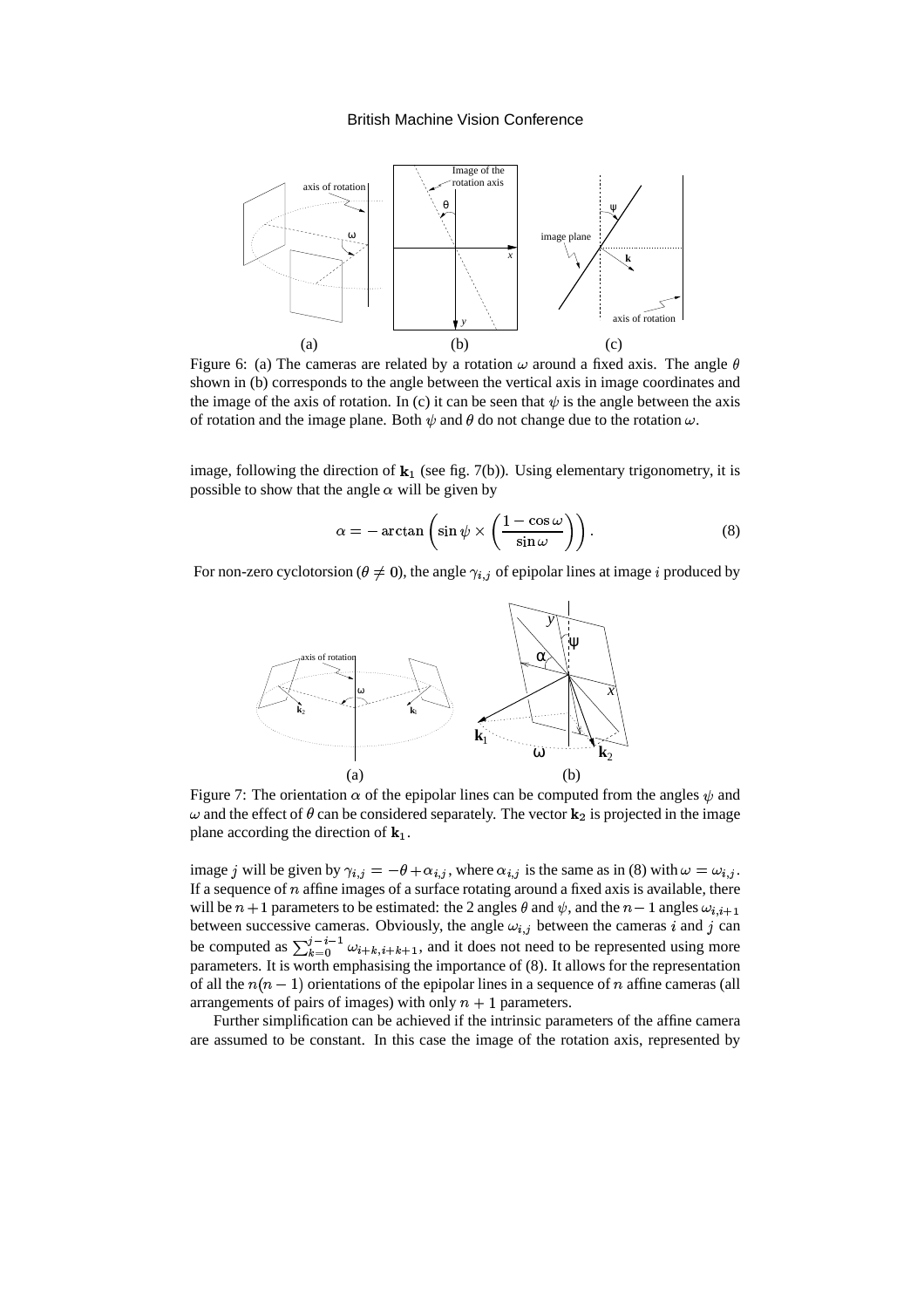the line  $\bf{l}$  in homogeneous coordinates, must be the same in all images. Every point  $\bf{x}$ (also in homogeneous coordinates) in  $l$ , taken at image  $i$ , must correspond to a point  $x$ with the same coordinates in image j. Let  ${\bf F}_{i,j}$  be the fundamental matrix relating images i and j. Then, the equation  $x^T F_{i,j} x = 0$  is satisfied *iff* the point x lies in the line 1. Assume now that two epipolar tangencies are available in each image  $i$  and  $j$ , which is equivalent to having at least one closed contour per image. The intersection of the pairs of correspondent epipolar lines (overlapping images i and j) provides two points  $\mathbf{x}_{i,j}^1$  and  ${\bf x}_{i,j}^2$  which satisfy  ${\bf x}^T{\bf F}_{i,j}{\bf x}=0$ , and thus must lie in l. Thus, the sequence of images provides  $n(n-1)$  points to determine the line 1. Since two points fix a line,  $n(n-1)-2$ points remain, each one allowing one measurement for the estimation of the  $(n + 1)$ tuple of angles  $\theta$ ,  $\psi$  and  $\{\omega_{i,i+1}\}_{i=1}^{n-1}$ , henceforth denoted by  $\Omega$ . Moreover, even if all the intersections of the epipolar lines are aligned, one further measurement is still possible, as the angle  $\hat{\theta}$  between the line 1 and the vertical axis in image coordinates must be equal to  $\theta$ . The result is that n images containing 2 epipolar tangencies each provide  $n(n-1)-1$ measurements to estimate the  $n + 1$  parameters  $\Omega$ , which can then be computed if  $n > 3$ . This is a great advantage over the results presented in [14, 6], where even for circular motion with *fixed rotation angle*, 4 images with 2 epipolar tangencies were still needed. The overall cost function for the estimation of  $\Omega$  is given by

$$
C(\mathbf{\Omega}) = \sum_{i,j} (d^2(\mathbf{x}_{i,j}^{(1)}, \mathbf{l}) + d^2(\mathbf{x}_{i,j}^{(2)}, \mathbf{l})) + (\tan \hat{\theta} - \tan \theta)^2, \tag{9}
$$

where  $d(\mathbf{x}, l)$  is the orthogonal distance between the point **x** and the line 1. The technique to estimate the parameters of the circular motion of affine cameras is summarised in algorithm 1.

| Algorithm 1 Estimation of the motion parameters from apparent contours.                              |
|------------------------------------------------------------------------------------------------------|
| track the contours using B-Splines;                                                                  |
| initialise the angles $\Omega$ ;                                                                     |
| while not converge do                                                                                |
| compute the intersections $\mathbf{x}_{i,j}^{(1)}$ and $\mathbf{x}_{i,j}^{(2)}$ of epipolar tangents |
| fit a line $I(\Omega)$ to the points of intersection;                                                |
| compute the angle $\hat{\theta}$ between 1 and the vertical axis in image coordinates;               |
| compute the cost function $C(\Omega)$ , as shown in (9);                                             |
| update $\Omega$ to minimise $C(\Omega)$ ;                                                            |
| end while                                                                                            |

### **3.2 Experimental Results**

A preliminary experiment with synthetic data was carried out. Five images of an ellipsoid were generated [7] by successive rotations of a camera by  $20^\circ$ . The optimisation method used to implement the algorithm described in algorithm 1 was the Broyden-Fletcher-Goldfarb-Shanno [12]. The computation of the derivatives of the cost function was done by finite differences, and each angle of  $\Omega$  was initialized within  $7^{\circ}$  of the ground truth. The epipolar lines and their intersections after convergence can be seen in fig 8.

To evaluate the effect of noise in the algorithm, each ellipse correspondent to the 5 images of the ellipsoid was sampled in 50 points. Uniform noise was added to each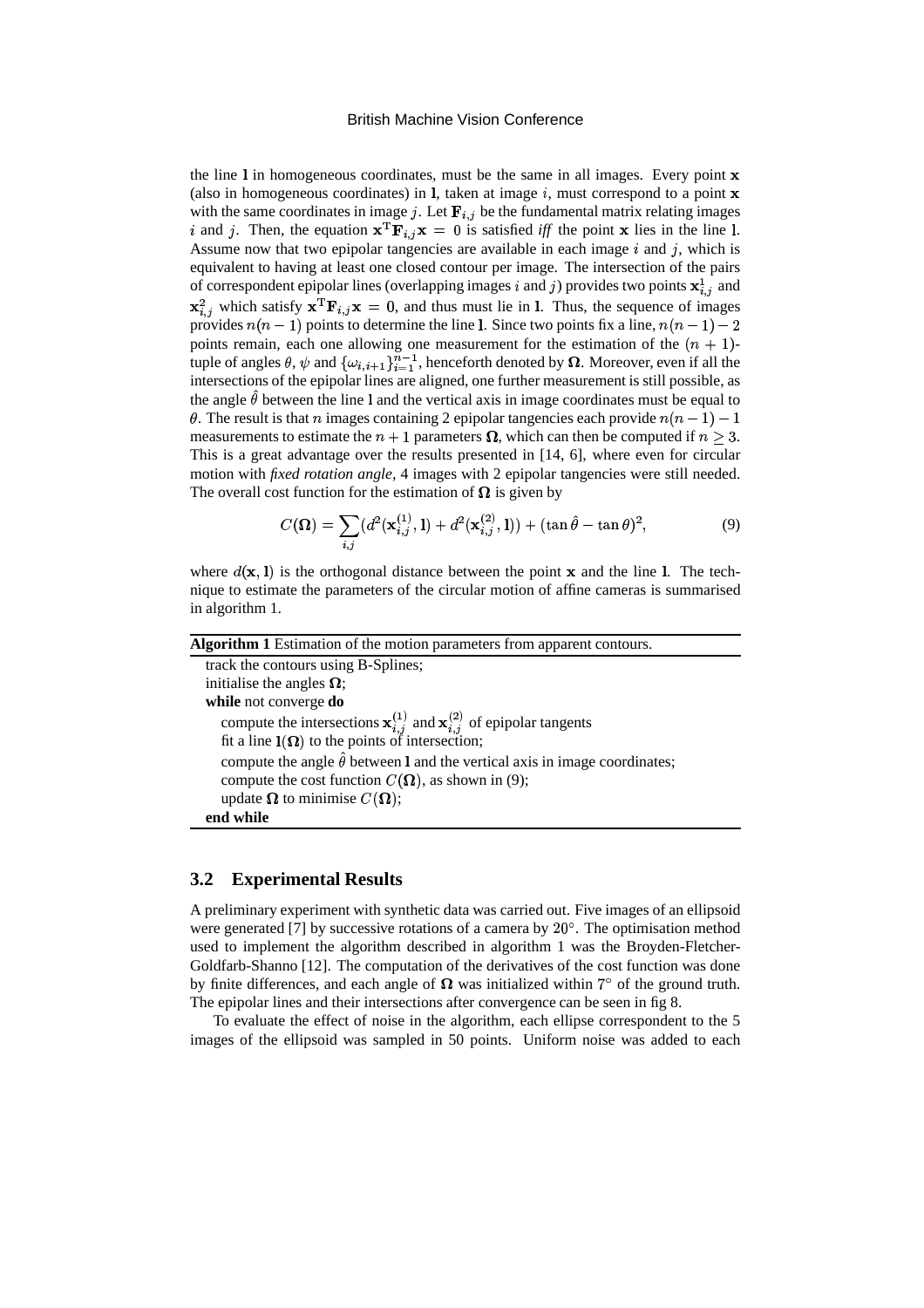

Figure 8: Images of the ellipses and epipolar lines after convergence. Each figure shows the overlapping of images  $i$  and  $j$ , for  $i=1, ..., 4$  and  $j=i+1, ..., 5$ . The stars indicate the intersection of correspondent epipolar lines.

| angle         |            |                   | чb               | $\omega_{1,2}$          | $\omega_{2,3}$          | $\omega$ 3.4            | $\omega_{4,5}$        |
|---------------|------------|-------------------|------------------|-------------------------|-------------------------|-------------------------|-----------------------|
| ground truth  |            | $5^{\circ}$       | $20^{\circ}$     | $20^{\circ}$            | $20^{\circ}$            | $20^{\circ}$            | $20^{\circ}$          |
| initial guess |            |                   | $27^{\circ}$     | $13^{\circ}$            | $20^{\circ}$            | $34^\circ$              | $20^{\circ}$          |
| noise         | iterations | error in $\theta$ | error in $\psi$  | error in $\omega_{1,2}$ | error in $\omega_{2,3}$ | error in $\omega_{3,4}$ | error in $\omega_4$ 5 |
| 0.0           | 39,0000    | $0.0097^{\circ}$  | $0.2297^\circ$   | $0.2205^{\circ}$        | $0.2206^{\circ}$        | $0.2244^{\circ}$        | $0.2252^{\circ}$      |
| 0.1           | 38.8571    | $0.2148^{\circ}$  | $0.5457^{\circ}$ | $0.4666^{\circ}$        | $0.4825^\circ$          | $0.4981^{\circ}$        | $0.5066^{\circ}$      |
| 0.5           | 29.8444    | $1.0025^{\circ}$  | $0.9287$ °       | $0.8373^{\circ}$        | $0.7111^{\circ}$        | $0.7819^{\circ}$        | $0.6150^{\circ}$      |
| 1.0           | 26.0167    | $1.9926^\circ$    | $1.2045^{\circ}$ | $1.0959^\circ$          | $1.0314^{\circ}$        | $1.0880^{\circ}$        | $1.0838^\circ$        |
| 1.5           | 23.4906    | $3.0633^{\circ}$  | 1.7428°          | $1.4864^{\circ}$        | $1.7090^{\circ}$        | $1.7275^{\circ}$        | 1.6781°               |
| 2.0           | 21.7660    | $3.4753^{\circ}$  | $2.0284^{\circ}$ | $1.8631^{\circ}$        | $2.0974^{\circ}$        | $1.8470^{\circ}$        | $1.9657^{\circ}$      |

Table 1: After reaching the global minima valley, the algorithm promptly converges to the correct solution, and generally the angles describing the motion are correctly estimated within  $2^{\circ}$  of accuracy. Nevertheless, the presence of local minima and the insensitivity of the cost function to variations in  $\omega$  make the search very difficult.

point, and a new ellipse was fitted back to the disturbed points. This experiment was reproduced 100 times for each different noise level, and the results *of the experiments that converged* are presented in table 1. The iterations presented for each noise level is the average number of iterations before convergence, and all errors are root mean square errors in degrees. The noise levelis in pixels. Several problems were already found at this stage of the implementation of the algorithm. The expression for  $\alpha$ , given by (8), is very insensitive to changes in  $\omega$  for any practical value, e.g.,  $0 \leq \omega \leq \pi/2$ . The effect of noise produces more disturbance in  $\alpha$  than small variations in  $\omega$ . Furthermore, the cost function  $C$  shown in (9) has many local minima points, some of them in regions with a radius of  $5^{\circ}$  around the global minima, making the initialisation step of the algorithm very critical.

# **4 Conclusions and Future Work**

The technique for reconstruction proposed here is indeed well-known in stereo-vision, in the context of point and line features. Nevertheless, its application for curved surface reconstruction is original, and the results obtained were convincing. Moreover, the method is more flexible than previous ones, as it can cope with affine cameras. This makes it suitable to be used in conjunction with the motion estimation technique presented in sec-